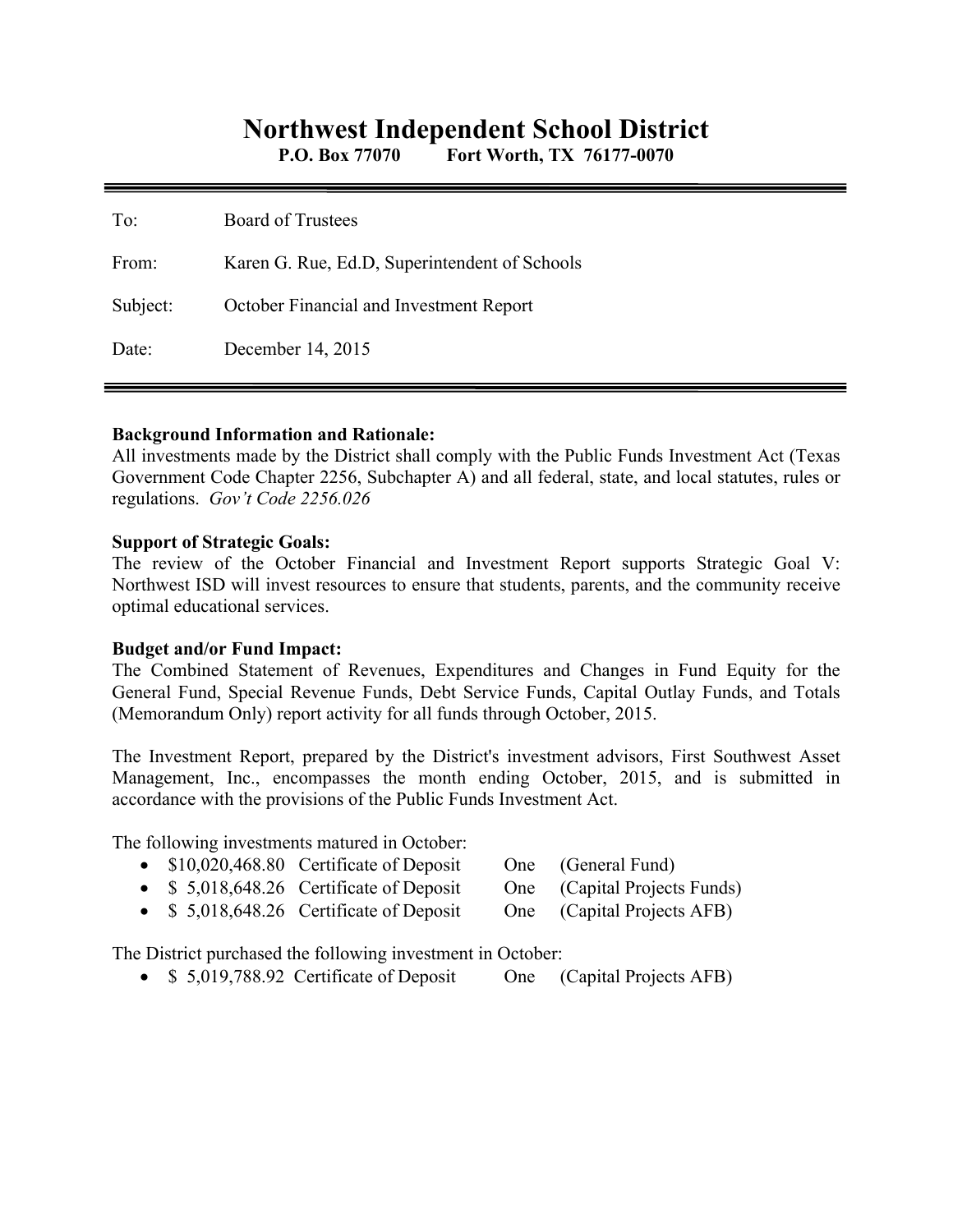Investments for the District's General Fund, Debt Service Funds, Capital Projects Funds, and Internal Service Funds total \$223,746,646.24 as of October 31, 2015.

|                               | Yield           |                     |  |
|-------------------------------|-----------------|---------------------|--|
|                               | to              |                     |  |
| <b>Fund</b>                   | <b>Maturity</b> | <b>Market Value</b> |  |
| General Fund                  | 0.381%          | \$64,185,539.80     |  |
| Special Revenue Funds         | 0.310%          | 1,168,387.91        |  |
| Debt Service Funds            | 0.341%          | 20,388,501.96       |  |
| <b>Capital Projects Funds</b> | 0.343%          | 100,444,681.22      |  |
| Capital Projects Funds - AFB  | 0.408%          | 37, 559, 535. 35    |  |
| Total                         | 0.365%          | \$223,746,646.24    |  |

Board Policy states that, "The investment portfolio shall be diversified in terms of investment instruments, maturity scheduling, and financial institutions to reduce risk of loss resulting from over concentration of assets in a specific class of investments, specific maturity, or specific issuer."

The District portfolio is concentrated in terms of **investment instruments** (Certificates of Deposit). These concerns are addressed by the low risk nature of the certificates of deposit and the maintenance of collateral by the various financial institutions to guarantee the safety of the investments.



Woodhaven 5%

| <b>Portfolio Composition by Security Type</b> |       | <b>Portfolio Composition by Issuer</b> |       |
|-----------------------------------------------|-------|----------------------------------------|-------|
| Local Government Investment Pool              | $5\%$ | Plains                                 | 45%   |
| Certificates of Deposit                       | 79%   | EastWest                               | 23%   |
| <b>Bank Deposit</b>                           | 16%   | Compass                                | 16%   |
|                                               |       | Greenbank                              | $7\%$ |
|                                               |       | Texpool                                | $5\%$ |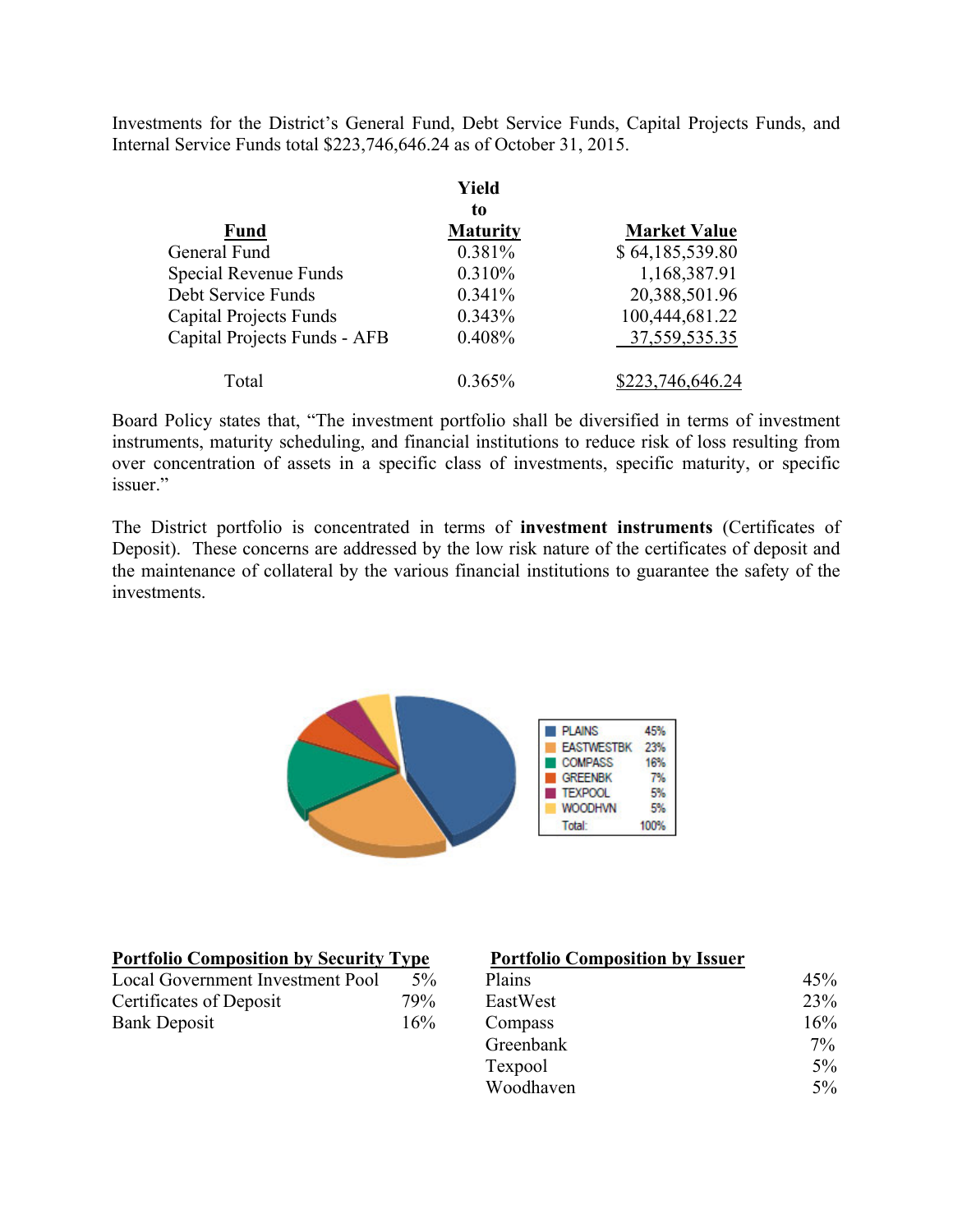

The District portfolio is diversified in terms of **maturity scheduling:** 

|                 | <b>Maturity Schedule</b> |                  |  |  |
|-----------------|--------------------------|------------------|--|--|
| Overnight       | $21\%$                   | \$47,002,456.90  |  |  |
| $0 - 3$ Months  | 16%                      | 36,100,437.96    |  |  |
| $3 - 6$ Months  | 20%                      | 45,081,351.62    |  |  |
| $6 - 12$ Months | 43%                      | 95, 562, 399. 76 |  |  |

The District portfolio currently outperforms all the **benchmark comparisons**.



Note 1: CMT stands for Constant Maturity Treasury. This data is published in Federal Reserve Statistical Release 1:15 and represents an average of all actively traded Treasury securities having that time remaining until ma

Note 2: Benchmark data for TexPool is the monthly average yield.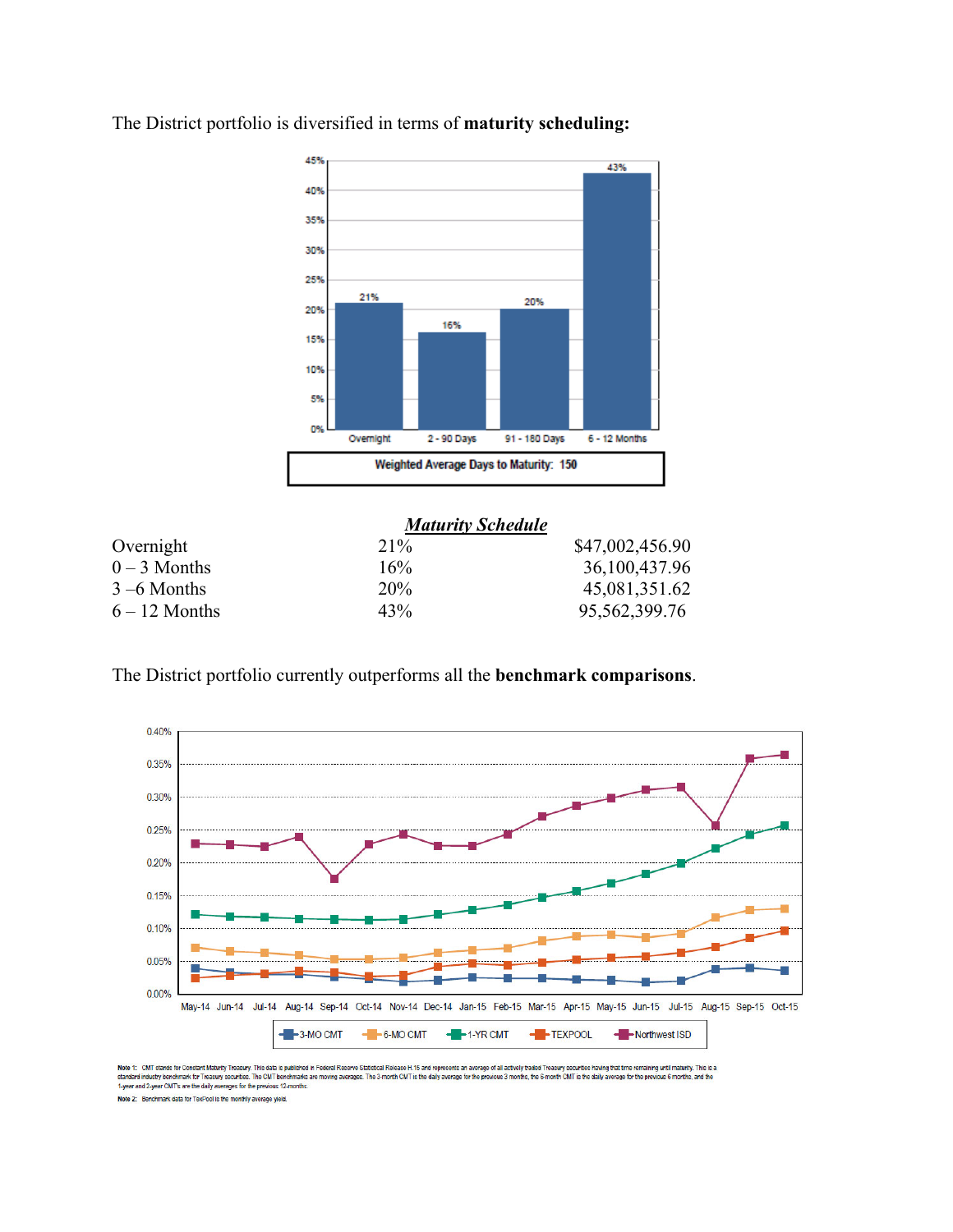

### The **TexPool Economic & Market Commentary for November, 2015**, notes that,

## **Trick and treat**

Federal Reserve policymakers met a few days ahead of Halloween last month, but that didn't stop them from getting in the spirit. Halloween used to consist of costumed kids threatening to prank you if you did not give them a treat, but the October Fed statement turned the tables on that by giving us both.

The trick? Not raising rates when economic conditions merited one. Well, it wasn't a great trick. After all, few thought the Fed would move at this meeting. But it was disappointing nonetheless.

The treat? Specifically singling out its "next meeting" in December when addressing what they need to see in employment and inflation numbers in order to feel comfortable raising rates. For cash managers, this isn't just candy—it's the equivalent of the full-size candy bars that one beloved neighbor hands out each year. It appears the Fed is conveying to the markets that a hike is still on the table. Moreover, the wording was probably included to let the markets know there was serious debate about it in the meeting, something the final 9-1 vote would not have indicated (Richmond Fed's Jeffrey Lacker dissented).

Sweetening things further, the Fed considerably downsized its language about how global developments and foreign events would be an impetus to move or not move, insinuating that a slowdown in China's economy may not have as much impact on the U.S. as the Fed once thought.

All of this begs the question: Did the Fed put its credibility on the line with such a strong statement about being so close to a decision? Despite doubts we have concerning the Fed's trustworthiness, the Fed really hasn't painted itself into a corner. If we get disappointing unemployment and housing numbers, which policymakers have pointed to as areas of strength and lending forward-looking optimism, they have an easy out to not raise rates. They are still data dependent.